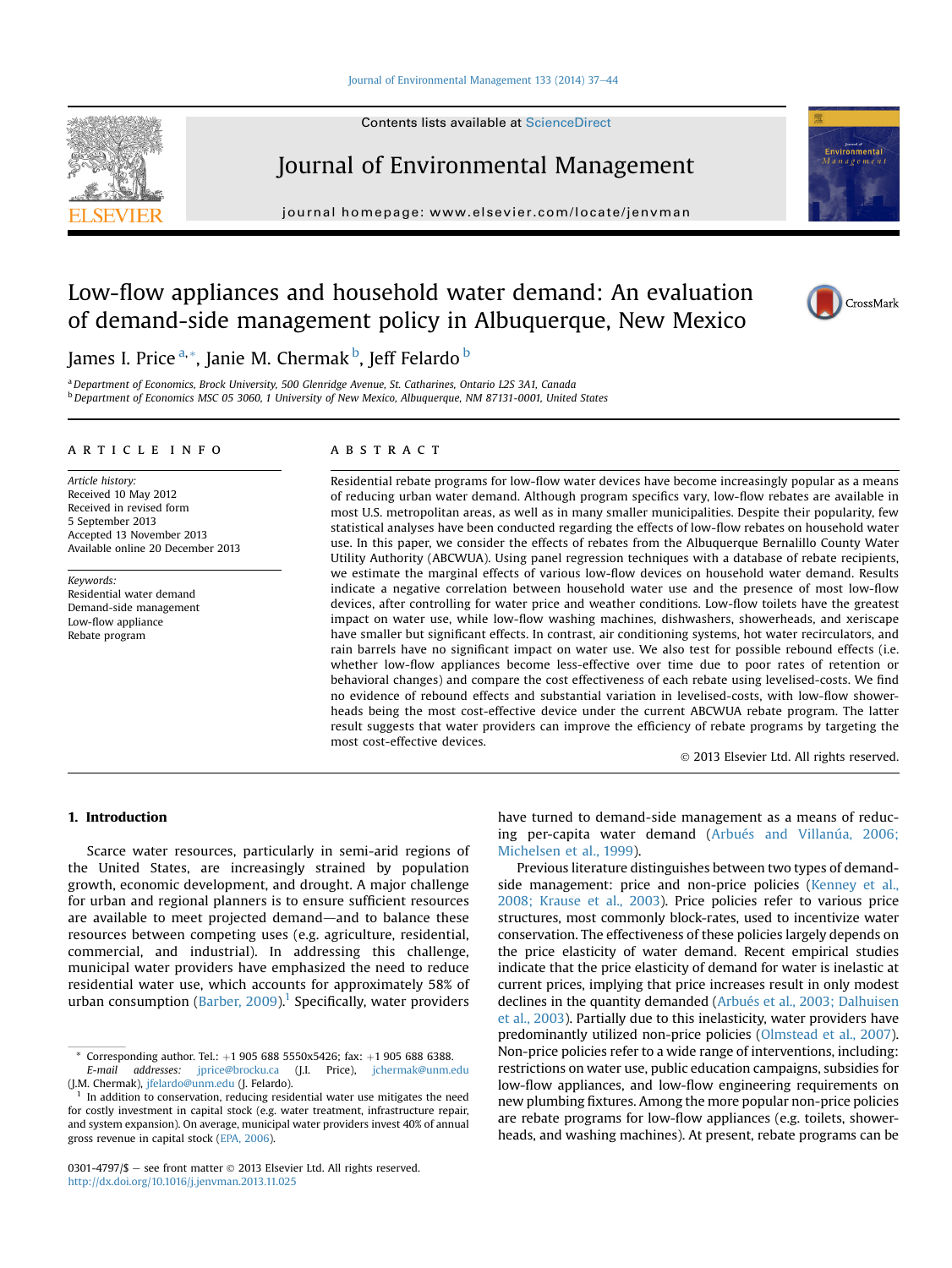found in most metropolitan areas, as well as in many smaller municipalities.2 Programs in Austin, Los Angeles, New York, Phoenix, and Tampa distributed nearly 2.3 million low-flow toilets between 1992 and 2000 ([U.S. General Accounting Of](#page--1-0)fice, 2000). These programs cost \$400 million and reduced water consumption by approximately 100 million gallons per day ([U.S. General Accounting](#page--1-0) Offi[ce, 2000\)](#page--1-0).

Despite the popularity of rebate programs, few statistical analyses have been conducted regarding their impact on household water use—and questions remain as to their success. Of particular interest is whether actual water-use reductions brought about by low-flow appliances resemble those predicted by engineering estimates. These values may differ if low-flow appliances prompt behavior changes that mitigate or enhance the expected reduction. A related concern is whether the effects of low-flow appliances diminish over time due to poor rates of retention (i.e. the low-flow appliance is replaced) or changing behavior. Finally, given the considerable costs associated with rebate programs, it is of interest to identify the most cost-effective rebates.

In the following analysis, we address these questions using monthly water-use and rebate data from the Albuquerque Bernalillo County Water Utility Authority (ABCWUA). We estimate the marginal impact of various low-flow appliances on household water use, after controlling for the price of water and weather conditions. Results from the analysis contribute to public understanding of conservation programs and offer practical guidance for water providers developing demand-side management policies.

## 2. Background

## 2.1. Water demand in Albuquerque, NM

The ABCWUA delivers water to nearly 520,000 residents in the Albuquerque metro area [\(ABCWUA, 2011](#page--1-0)). Until recently, the city relied exclusively on groundwater obtained from the Santa Fe Group aquifer-a vast aquifer system that extends throughout the Middle Rio Grande Basin. During the early 1990s new hydrologic research revealed that the aquifer contained considerably less water, and that replenishment rates were lower, than previously believed. Recognizing that current water use patterns were unsustainable, the city of Albuquerque moved to develop methods of surface water extraction and treatment ([Bartolino and Cole, 2002\)](#page--1-0). In 2008, the San Juan-Chama Project began diverting and purifying water from the Rio Grande. This project, which required \$400 million in new infrastructure, will eventually supply 90% of Albu-querque's water demand [\(ABCWUA, 2011\)](#page--1-0).<sup>3</sup>

Water demand in Albuquerque, largely driven by population growth, increased steadily throughout the 20th century [\(Gutzler](#page--1-0) [and Nims, 2005\)](#page--1-0). At its peak in 1995, total annual consumption for the Albuquerque metro area was 40.7 billion gallons. Per capita consumption during the same year was 251 gallons per day. In 1995 the city initiated a comprehensive water conservation program. This program included public education campaigns, price increases, low-flow rebates, and outdoor watering restrictions. Since implementation of these programs water use has declined substantially, despite continued population growth. According to ABCWUA estimates, total water demand fell by 16%, and per capita demand by 38%, between 1996 and 2009 [\(ABCWUA, 2010](#page--1-0)). By 2009 an estimated 155 billion gallons of water had been saved as a result of conservation measures ([ABCWUA, 2010\)](#page--1-0). [Gutzler and Nims \(2005\)](#page--1-0) provide further evidence of the success of these measures. They evaluate the effect of climate variability on Albuquerque's water demand between 1980 and 2000. Results indicate that climate conditions have not contributed to the sharp decline in residential water demand, suggesting instead that behavioral and technological changes are the primary drivers.

In addition to annual changes, Albuquerque exhibits considerable seasonal variation in water demand. Residential demand, which accounts for 61% of ABCUWA water deliveries, is the primary source of these variations ( $ABSUMA$ ,  $2010$ ).<sup>4</sup> Increased use of landscape watering and evaporative cooling systems during the summer months lead to peak demand that is nearly three times the winter minimum ([Gutzler and Nims, 2005](#page--1-0)). Surprisingly, Albuquerque's conservation policies appear to have had little impact on seasonal variation. [Gutzler and Nims \(2005\),](#page--1-0) using city level data and controlling for climate conditions, find no difference between the magnitude of seasonal variation during pre- and postconservation periods. It is worth noting that this finding, while true for total Albuquerque water use, does not hold for individual households. A cursory examination of data used for this analysis indicates that seasonal variation decreased significantly for households that received rebates for improved landscaping.

#### 2.2. Rebate program

Low-flow rebates have been a key component of the ABCWUA demand-side management strategy since conservation measures began. The ABCWUA divides rebates into three categories: indoor, outdoor and xeriscape. Currently, indoor rebates are available for several low-flow appliances: toilets, showerheads, hot water recirculation systems, washing machines, and evaporative cooler thermostats.<sup>5</sup> Rebates for dishwashers and air conditioners were introduced in 2003, but both have since been discontinued. Outdoor rebates are currently available for sprinkler controllers, grass removal equipment, rain sensors, and rainwater harvesting systems. Xeriscape rebates are available for converting high water-use landscape to xeriscape. The xeriscape rebate is paid per  $ft^2$  of converted area.

[Table 1](#page--1-0) presents information on the availability, value, and number of recipients for each rebate evaluated in this analysis. The rebates labeled LFT1, LFT2 and LFT3 refer to households that have received a 1st, 2nd and 3rd low-flow toilet rebate, respectively. Also included are rebates for showerheads (SW), washing machines (WM), rain barrels (RB), hot water recirculation systems (HWR), air conditioners (AC), dishwashers (DW), and xeriscaping (XS). Rebate values are occasionally adjusted by the ABCWUA; the amounts reported in [Table 1](#page--1-0) indicate the range of values offered since 1995. The largest rebates are for air conditioners (\$500) and toilets (\$200), while the smallest are for showerheads (\$10) and xeriscape (\$0.75 per ft<sup>2</sup> of converted area). The number of rebate recipients varies considerably. The most popular rebates are toilets (43,046), washing machines (19,342), showerheads (9209), dishwashers

 $2$  The Environmental Protection Agency (EPA) maintains a partial list of rebate programs in the U.S. and Canada at [http://www.epa.gov/WaterSense/rebate\\_](http://www.epa.gov/WaterSense/rebate_finder_saving_money_water.html)finder\_

[saving\\_money\\_water.html](http://www.epa.gov/WaterSense/rebate_finder_saving_money_water.html). More than 115 cities offer low-flow appliance rebates. <sup>3</sup> The ABCWUA is also developing plans to artificially recharge the aquifer [\(ABCWUA, 2010\)](#page--1-0). Artificial recharge is part of a process know as Aquifer Storage and Recovery that allows water to be stored without depletion from evaporation.

<sup>4</sup> By comparison commercial, industrial and institutional demand account for 15%, 1% and 10% of water deliveries, respectively. [Gutzler and Nims \(2005\)](#page--1-0) find that non-residential demand exhibits weak seasonal variability.

<sup>5</sup> Hot water recirculation systems circulate water in hot-water pipes, thus providing instantaneous hot water to each faucet. This greatly reduces the amount of water used waiting for hot water to travel from the heater to the faucet. Evaporative coolers are devises, typically used in dry climates, which cool air through the evaporation of water. Thermostats automatically turn off the evaporative cooler once the desired temperature has been reached.